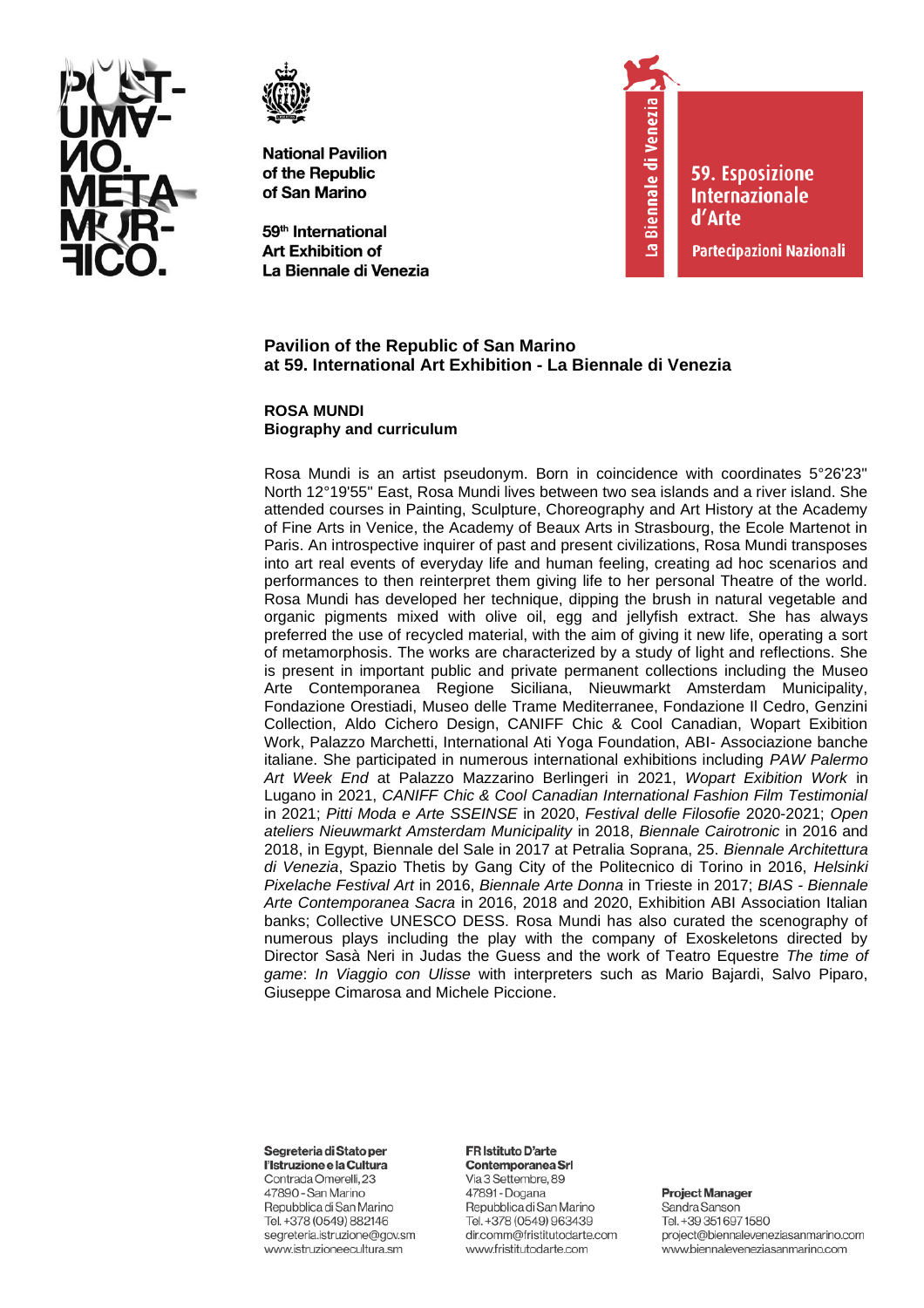



59<sup>th</sup> International **Art Exhibition of** La Biennale di Venezia

# La Biennale di Venezia

**59. Esposizione Internazionale** d'Arte

Partecipazioni Nazionali

# **Main exhibitions**

- 2021 *FOREST LUX*, solo exhibition at Museo Arte Contemporanea Regione Sicilia, Palazzo Belmonte Riso, Palermo, Italy
	- *Work on paper*, WopArt Fair, Lugano, Svizzera

*PAW – Palermo Art Week End 2021*, curated by Maria Ambramencko, Collezione Berlingeri, Palazzo Mazzarino, Palermo, Italy

Works by Rosa Mundi enter the museum collection of the Fondazione Orestiadi, Museo delle Trame Mediterranee, Baglio di Stefano, Gibellina Nuova (TP), Italy: *The day after Tomorrow*, Il Cretto di Burri, the II Sfera Armillare *Humanity's condition*

Exhibition of the XXI Armillary Sphere at Palazzo Zanca, Messina Town Hall, on the occasion of the 450th anniversary of the Battle of Lepanto with the work La chiave del golfo, Messina, Italy

*Milano Fashion Week*, Jenny Monteiro e Jewes jewelry

*Venice Film Festival*, CANIFF Chic & Cool Canadian International Fashion Film, Venice, Italy

Testimonial Guest Artist UNICEF Sant'Elena Fuori Festival and Hotel Hilton Mulino Stucky, performance by Rosa Mundi with Marck Art and Michele Tombolini for Contemporary & C, Venice, Italy

*Pitti Moda Firenze*, Fashion and Art project SSEINSE and Jenny Monteiro, Firenze, Italy

Galleria Contemporary & Co., Galleria Croce Bianca 7, Cortina (BL), Italy Minigolf Helvetia, Cortina (BL), Italy

2020 Teatro Equestre, Catania Festival, scenography by Rosa Mundi, Villa Bellini, Catania, Italy

Palazzo delle Culture, Catania, Italy

Solo Exhibition Arte and Moda Fashion Week, Visual Consulting, Milan, Italy Museo Regionale MUME, Messina, Italy

Hotel Metropol, Taormina, Italy

Palazzo Marchetti, Comune di Malfa, Salina (Isole Eolie), Italy

Villa Barbarigo, Valsanzibio, Padova, Italy

Loggiato di San Bartolomeo, Palermo, Italy

Merigar e Comune di Arcidosso, Grosseto, Italy

Archaeological Park of Lilibeo, Museo Regionale di Marsala, Marsala (TP), Italy

Porto di Sant'Elena presso Yacht Club di Venice, Italy

Porto Rotondo, under the patronage of the Municipality of Olbia, Sardegna, Italy

Castello di Morsasco, Trepidazione Equinoziale and Wine Resurrection, Morsasco (AL), Italy

Segreteria di Stato per

l'Istruzione e la Cultura Contrada Omerelli, 23 47890 - San Marino Repubblica di San Marino Tel. +378 (0549) 882146 segreteria.istruzione@gov.sm www.istruzioneecultura.sm

FR Istituto D'arte Contemporanea Srl

Via 3 Settembre, 89 47891 - Dogana Repubblica di San Marino Tel. +378 (0549) 963439 dir.comm@fristitutodarte.com www.fristitutodarte.com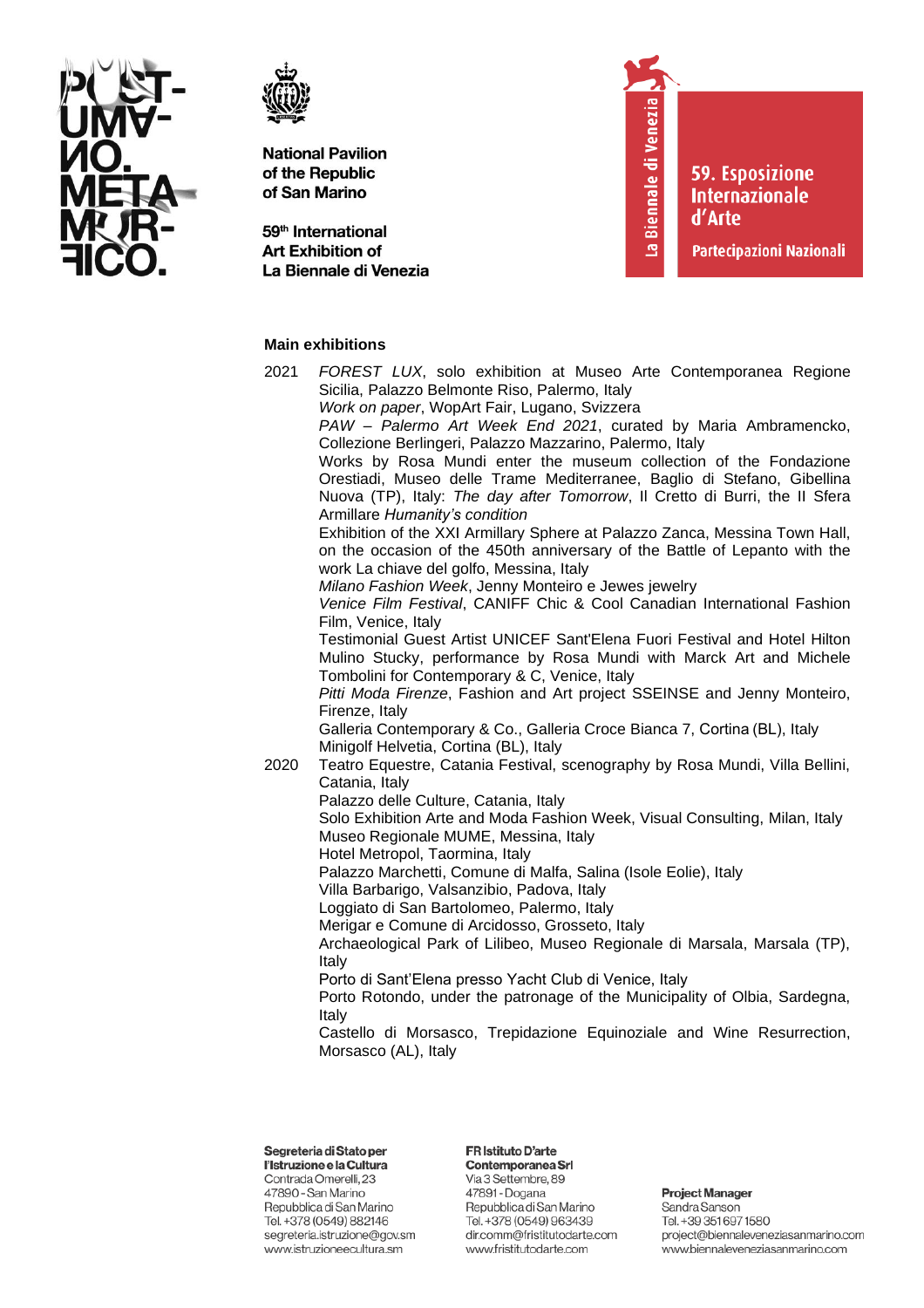



2019

**National Pavilion** of the Republic of San Marino

59<sup>th</sup> International **Art Exhibition of** La Biennale di Venezia

segreteria.istruzione@gov.sm

www.istruzioneecultura.sm

La Biennale di Venezia

La bellezza è la forza del rispetto dell'altro: una panchina per due, Loggiato

**59. Esposizione Internazionale** d'Arte

Partecipazioni Nazionali

project@biennaleveneziasanmarino.com

www.biennaleveneziasanmarino.com

di San Pietro e Paolo a Castelvetrano / Selinunte (TP), Italy Video projection Humanity's time life by Rosa Mundi at the Sala delle Capriate, Palazzo Chiaromonte Steri, University of Palermo, conference La città invisibile, Festival delle Filosofie, Palermo, Italy Circuito Eventi Speciali Torino Piemonte Art Contemporary at Castello di Morsasco (AL), Italy Collateral exhibition of authors Padiglione Museo Nazionale Almaty, Kazakistan, Biennale Arte 2019, Venice, Italy Public Auction Australien Board Nationality Pavillon Biennale Arte 2019, curated by Catherine Kovesi, Venice, Italy Judas the quess, choreography for Teatro Amelia, curated by Sasa Neri, Terni, Italy Museo Lilibeo, Nave Punica, Marsala (TP), Italy 2018 Open ateliers, curated by Sarita Marchesi, Nieuwmark, Amsterdam Municipality, Netherlands Binnekant Ateliers Amsterdam (last Abramovich House), curated by Anka Van der Meer, Amsterdam, Netherlands Group Exhibition of Collezione Marco Genzini of Milan at Castello di Morsasco (AL), Italy, curated by Guido Brivio and Franca Mollo Judas the quess, choreography for Teatro Messina, Messina, Italy Judas the guess, choreography for Teatro Greco di Tindari (MS), Italy Judas the guess, choreography for Tempio di Era a Selinunte (TP), Italy Exhibition at Baglio Florio, curated by Enrico Caruso, Parco Archeologico of Selinunte, (TP), Italy Exhibition curated by Enzo Fiammetta, Fondazione Orestiadi, Museo delle Trame Mediterranee, Baglio di Stefano, Gibellina Nuova (TP), Italy Exhibition curated by Valeria Li Vigni, Museo Arte Contemporanea Regione Sicilia, Palazzo Belmonte Riso, Palermo, Italy Exhibition curated by Gincamillo Custozza, Palazzo Alliata, Villafranca (VR), Italy BIAS, Padiglione Esoterico, curated by Franca Mollo, Chiesa del Protomartire, Palermo, Italy 2017 Humanity's Time Life, curated by Guido Brivio, Castello di Morsasco (AL), Italy Guest artist at Biennale Arte Donna, Trieste, Italy Preview BIAS 2018, curated by Michela Sichera and Fabio Armao, side event to the 54. Esposizione Internazionale d'Arte - La Biennale di Venezia, Algiubagiò Garden, Venice, Italy Trame dell'Intelletto, curated by Andrea Kantos, Spazio Dimora OZ, Palermo, Italy Ras Saitan, interactive project, Nuweiba, The Sinai Peninsula, Egypt Segreteria di Stato per FR Istituto D'arte l'Istruzione e la Cultura Contemporanea Srl Contrada Omerelli, 23 Via 3 Settembre, 89 47891 - Dogana **Project Manager** 47890 - San Marino Repubblica di San Marino Repubblica di San Marino Sandra Sanson Tel. +378 (0549) 882146 Tel. +378 (0549) 963439 Tel. +39 351 697 1580

dir.comm@fristitutodarte.com

www.fristitutodarte.com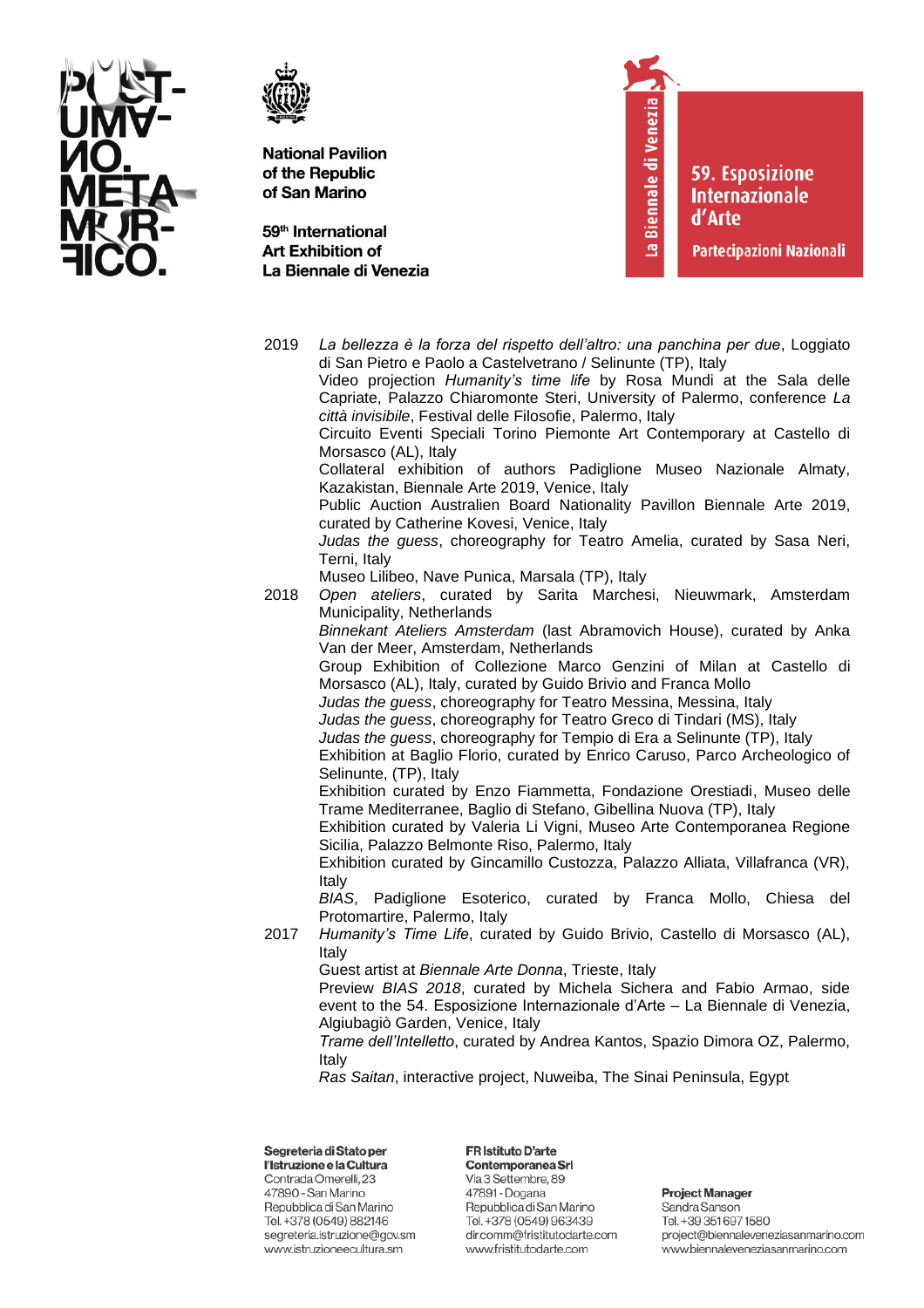



59<sup>th</sup> International **Art Exhibition of** La Biennale di Venezia La Biennale di Venezia

**59. Esposizione Internazionale** d'Arte

Partecipazioni Nazionali

Performante *Portability* with Comunità dei Beduini, curated by Lorena Rancati and Sarita Marchesi

*La Graphomane*, performance and sculptural installation, by Alba Romano Pace, Museo del Sale, Pietralia Soprana (PA), Italy

The work *La Foresta Abramitica* is part of the permanent collection of the Museo Regionale della Regione Sicilia, Polo Museale di Arte Contemporanea, Palazzo Riso, Palermo, Italy

2016 *Lupara al Borotalco*, curated by Gang City of Politecnico di Torino, 51. International Art Exhibition – La Biennale di Venezia, Spazio Thetis, Venice, Italy

*Pixelache Festival Art Virtual Mapping Admin Animals Morph Empathic Phisiognomy*, curated by Eggle Oddo and Pixelache commission, Helsinki, Finland

- 2015 Co-Worker di Dimora OZ<br>2014 Il Volto di una umanità. s
- 2014 *Il Volto di una umanità*, solo exhibition curated by ABI associazione banche italiane, Palazzo Monte di Pietà, Palermo, Italy *The Power of Diversity*, group exhibition curated by UNESCO DESS, Museo

Belmonte Riso e Chiesa dei tre Re, Palermo, Italy

Segreteria di Stato per

l'Istruzione e la Cultura Contrada Omerelli, 23 47890 - San Marino Repubblica di San Marino Tel. +378 (0549) 882146 segreteria.istruzione@gov.sm www.istruzioneecultura.sm

## FR Istituto D'arte

Contemporanea Srl Via 3 Settembre, 89 47891 - Dogana Repubblica di San Marino Tel. +378 (0549) 963439 dir.comm@fristitutodarte.com www.fristitutodarte.com

**Project Manager**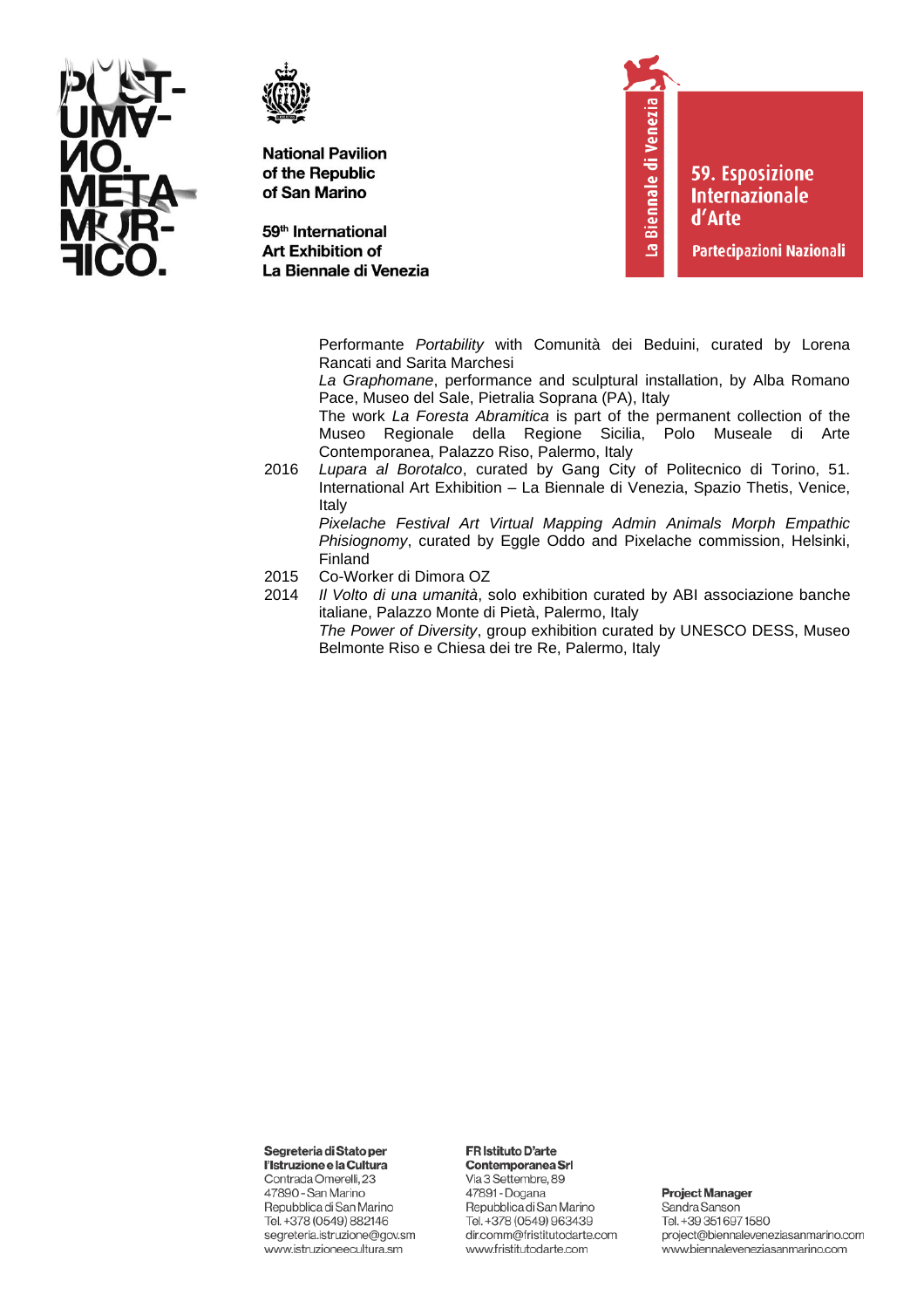



59<sup>th</sup> International **Art Exhibition of** La Biennale di Venezia



**59. Esposizione Internazionale** d'Arte

Partecipazioni Nazionali

## **Padiglione della Repubblica di San Marino alla 59. Esposizione Internazionale d'Arte – La Biennale di Venezia**

**ROSA MUNDI Biografia e curriculum**

Rosa Mundi è uno pseudonimo d'artista. Nata in coincidenza delle coordinate 5°26'23'' Nord 12°19'55'' Est, Rosa Mundi vive tra due isole di mare e un'isola di fiume. Frequenta i corsi di Pittura, Scultura, Coreografia e Storia dell'Arte presso l'Accademia di Belle Arti di Venezia, l'Accademie des Beaux Arts di Strasbourgo, l'Ecole Martenot di Parigi. Indagatrice introspettiva di civiltà passate e presenti, Rosa Mundi traspone in arte vicende reali del quotidiano e dell'umano sentire, creando scenari *ad hoc* e performance per poi reinterpretarli dando vita al suo personale Teatro del mondo. Rosa Mundi ha sviluppato la sua tecnica, intingendo il pennello in pigmenti naturali vegetali ed organici misti ad olio di oliva, uovo ed estratto di meduse. Predilige da sempre l'utilizzo di materiale riciclato, con lo scopo di restituirgli nuova vita, operando una sorta di metamorfosi. Le opere sono caratterizzate da uno studio sulla luce e sui riflessi. È presente in importanti collezioni permanenti pubbliche e private tra le quali il Museo Arte Contemporanea Regione Siciliana, Nieuwmarkt Amsterdam Municipality, Fondazione Orestiadi, Museo delle Trame Mediterranee, Fondazione Il Cedro, Collezione Genzini, Aldo Cichero Design, CANIFF Chic & Cool Canadian, Wopart Exibition Work, Palazzo Marchetti, International Ati Yoga Foundation, ABI-Associazione banche italiane. Ha partecipato a numerose esposizioni internazionali tra le quali *PAW Palermo Art Week End* a Palazzo Mazzarino Berlingeri nel 2021, *Wopart Exibition Work* di Lugano nel 2021, *CANIFF Chic & Cool Canadian International Fashion Film Testimonial* nel 2021; *Pitti Moda e Arte SSEINSE* nel 2020, *Festival delle Filosofie* 2020-2021; *Open ateliers Nieuwmarkt Amsterdam Municipality* nel 2018, *Biennale Cairotronic* nel 2016 e 2018, in Egitto, *Biennale del Sale* nel 2017 a Petralia Soprana, *25. Biennale Architettura di Venezia*, Spazio Thetis by Gang City del Politecnico di Torino nel 2016, *Helsinki Pixelache Festival Art* nel 2016, *Biennale Arte Donna* di Trieste nel 2017; *BIAS – Biennale Arte Contemporanea Sacra* nel 2016, 2018 e 2020, Esposizione ABI associazione banche italiane; Collettive UNESCO DESS. Rosa Mundi ha altresì curato la scenografia di numerose opere teatrali tra cui la pièce teatrale con la compagnia degli Esoscheletri diretta dal Regista Sasà Neri in *Judas the Guess* e l'opera di Teatro Equestre *The time of game: In Viaggio con Ulisse* con interpreti quali Mario Bajardi, Salvo Piparo, Giuseppe Cimarosa e Michele Piccione.

Segreteria di Stato per

l'Istruzione e la Cultura Contrada Omerelli, 23 47890 - San Marino Repubblica di San Marino Tel. +378 (0549) 882146 segreteria.istruzione@gov.sm www.istruzioneecultura.sm

## FR Istituto D'arte

Contemporanea Srl Via 3 Settembre, 89 47891 - Dogana Repubblica di San Marino Tel. +378 (0549) 963439 dir.comm@fristitutodarte.com www.fristitutodarte.com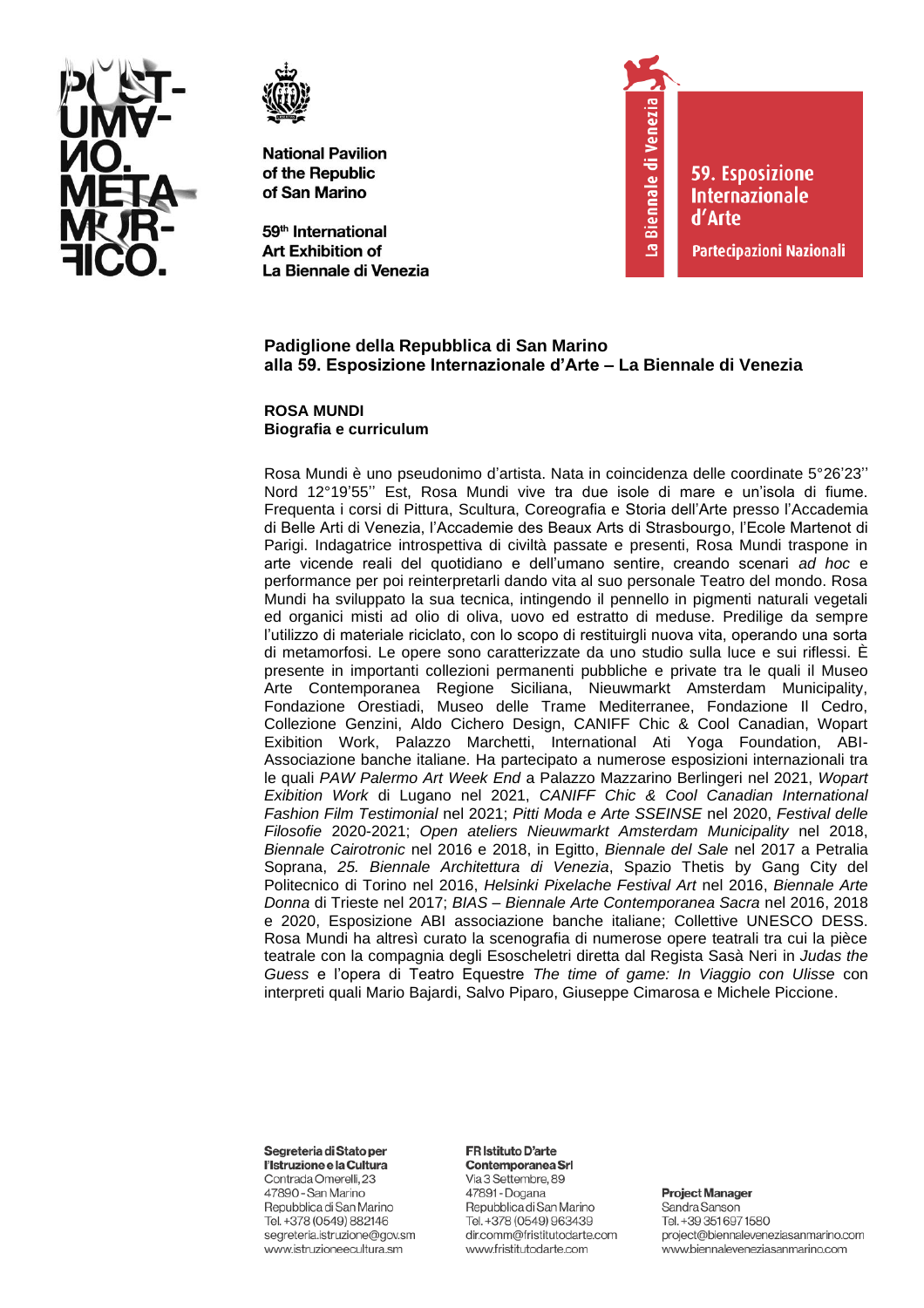



59<sup>th</sup> International **Art Exhibition of** La Biennale di Venezia

# La Biennale di Venezia

**59. Esposizione Internazionale** d'Arte

Partecipazioni Nazionali

# **Mostre principali**

- 2021 *FOREST LUX,* mostra personale presso Museo Arte Contemporanea Regione Sicilia, Palazzo Belmonte Riso, Palermo, Italia
	- *Work on paper*, WopArt Fair, Lugano, Svizzera *PAW – Palermo Art Week End 2021*, a cura di Maria Ambramencko,

Collezione Berlingeri, Palazzo Mazzarino, Palermo, Italia Opere di Rosa Mundi entrano nella collezione museale della Fondazione Orestiadi Museo delle Trame Mediterranee, Baglio di Stefano, Gibellina Nuova (TP), Italia: *The day after Tomorrow*, *Il Cretto di Burri*, la II Sfera Armillare *Humanity's condition*

Esposizione della XXI Sfera Armillare presso Palazzo Zanca, Municipio di Messina, in occasione del 450° della Battaglia di Lepanto con l'opera *La chiave del golfo,* Messina, Italia

Settimana della Moda *Milano Fashion Week*, Jenny Monteiro e gioielli Jewes Festival del Cinema di Venezia, CANIFF Chic & Cool Canadian International Fashion Film, Venezia, Italia

Testimonial Guest Artist UNICEF Sant'Elena Fuori Festival e Hotel Hilton Mulino Stucky, performance di Rosa Mundi con Marck Art e Michele Tombolini per Contemporary & C, Venezia, Italia

Pitti Moda Firenze, progetto Moda e Arte SSEINSE e Jenny Monteiro, Firenze, Italia

Galleria Contemporary & Co., Galleria Croce Bianca 7, Cortina (BL), Italia Minigolf Helvetia, Cortina (BL), Italia

- 2020 Teatro Equestre, Catania Festival, scenografia di Rosa Mundi, Villa Bellini, Catania, Italia
	- Palazzo delle Culture, Catania

Mostra personale Arte e Moda Fashion Week, Visual Consulting, Milano, Italia

Museo Regionale MUME, Messina, Italia

Hotel Metropol, Taormina, Italia

Palazzo Marchetti, Comune di Malfa, Salina (Isole Eolie), Italia

Villa Barbarigo, Valsanzibio, Padova, Italia

Loggiato di San Bartolomeo, Palermo, Italia

Merigar e Comune di Arcidosso, Grosseto, Italia

Parco archeologico di Lilibeo, Museo Regionale di Marsala, Marsala (TP), Italia

Porto di Sant'Elena presso Yacht Club di Venezia, Italia

Porto Rotondo, con il patrocinio del Comune di Olbia, Sardegna, Italia

Castello di Morsasco, *Trepidazione Equinoziale* e *Wine Resurrection*, Morsasco (AL), Italia

# Segreteria di Stato per

l'Istruzione e la Cultura Contrada Omerelli, 23 47890 - San Marino Repubblica di San Marino Tel. +378 (0549) 882146 segreteria.istruzione@gov.sm www.istruzioneecultura.sm

# FR Istituto D'arte

Contemporanea Srl Via 3 Settembre, 89 47891 - Dogana Repubblica di San Marino Tel. +378 (0549) 963439 dir.comm@fristitutodarte.com www.fristitutodarte.com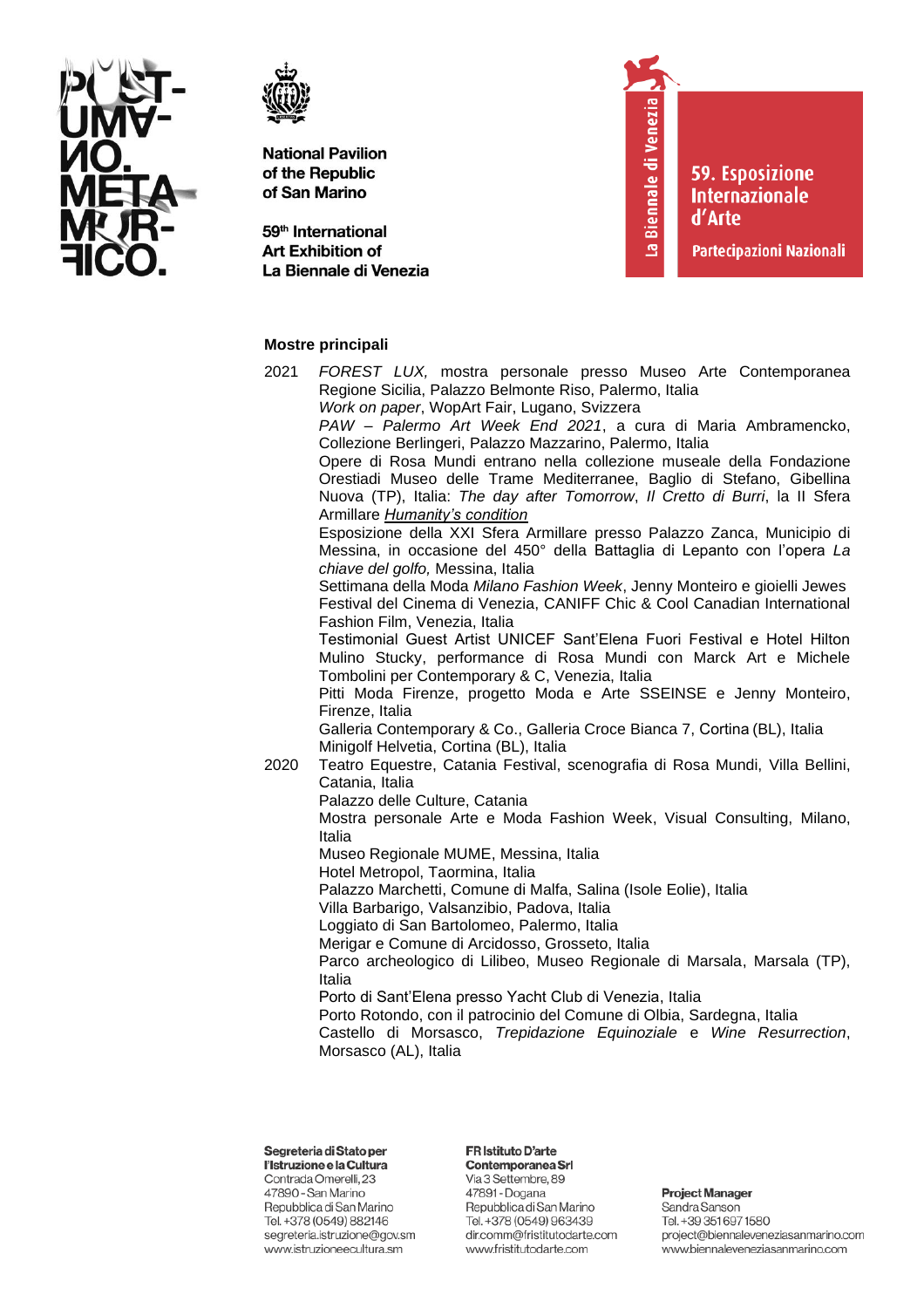



59<sup>th</sup> International **Art Exhibition of** La Biennale di Venezia La Biennale di Venezia

**59. Esposizione Internazionale** d'Arte

Partecipazioni Nazionali

2019 La bellezza è la forza del rispetto dell'altro: una panchina per due, Loggiato di San Pietro e Paolo a Castelvetrano / Selinunte (TP), Italia Proiezione video Humanity's time life di Rosa Mundi presso la Sala delle Capriate, Palazzo Chiaromonte Steri, sede dell'Università di Palermo, conferenza La città invisibile, Festival delle Filosofie, Palermo, Italia Circuito Eventi Speciali Torino Piemonte Art Contemporary presso il Castello di Morsasco (AL), Italia Esposizione collaterale d'autore Padiglione Museo Nazionale Almaty, Kazakistan, Biennale Arte 2019, Venezia, Italia Public Auction Australien Board Nationality Pavillon Biennale Arte 2019, a cura di Catherine Kovesi, Venezia, Italia Judas the quess, coreografia per il Teatro Amelia, a cura di Sasa Neri, Terni, Italia Museo Lilibeo, Nave Punica, Marsala (TP), Italia 2018 Open ateliers, a cura di Sarita Marchesi, Nieuwmark, Amsterdam Municipality, Paesi Bassi Binnekant Ateliers Amsterdam (last Abramovich House), a cura di Anka Van der Meer, Amsterdam, Paesi Bassi Collettiva della Collezione Marco Genzini di Milano al Castello di Morsasco (AL), Italia, a cura Guido Brivio e Franca Mollo Judas the quess, coreografia per il Teatro Messina, Messina, Italia Judas the guess, coreografia per il Teatro greco di Tindari (MS), Italia Judas the guess, coreografia per il Tempio di Era a Selinunte (TP), Italia Mostra presso Baglio Florio, a cura di Enrico Caruso, Parco Archeologico di Selinunte, (TP), Italia Esposizione a cura di Enzo Fiammetta, Fondazione Orestiadi Museo delle Trame Mediterranee, Baglio di Stefano, Gibellina Nuova (TP), Italia Mostra a cura di Valeria Li Vigni, Museo Arte Contemporanea Regione Sicilia, Palazzo Belmonte Riso, Palermo, Italia Mostra a cura di Gincamillo Custozza, Palazzo Alliata, Villafranca (VR), Italia BIAS, Padiglione Esoterico, a cura di Franca Mollo, Chiesa del Protomartire, Palermo, Italia 2017 Humanity's Time Life, a cura di Guido Brivio, Castello di Morsasco (AL), Italia Artista ospite presso Biennale Arte Donna, Trieste, Italia Preview BIAS 2018, a cura di Michela Sichera e Fabio Armao, evento collaterale alla 54. Esposizione Internazionale d'Arte - La Biennale di Venezia, Algiubagiò Garden, Venezia, Italia Trame dell'Intelletto, a cura di Andrea Kantos, Spazio Dimora OZ, Palermo, **Italia** Ras Saitan, progetto interattivo, Nuweiba, Penisola del Sinai, Egitto Performante Portability con la Comunità dei Beduini, a cura di Lorena Rancati e Sarita Marchesi La Graphomane, performance e istallazione scultorea, a cura di Alba Segreteria di Stato per FR Istituto D'arte

l'Istruzione e la Cultura Contrada Omerelli, 23 47890 - San Marino Repubblica di San Marino Tel. +378 (0549) 882146 segreteria.istruzione@gov.sm www.istruzioneecultura.sm

Contemporanea Srl Via 3 Settembre, 89 47891 - Dogana Repubblica di San Marino Tel. +378 (0549) 963439 dir.comm@fristitutodarte.com www.fristitutodarte.com